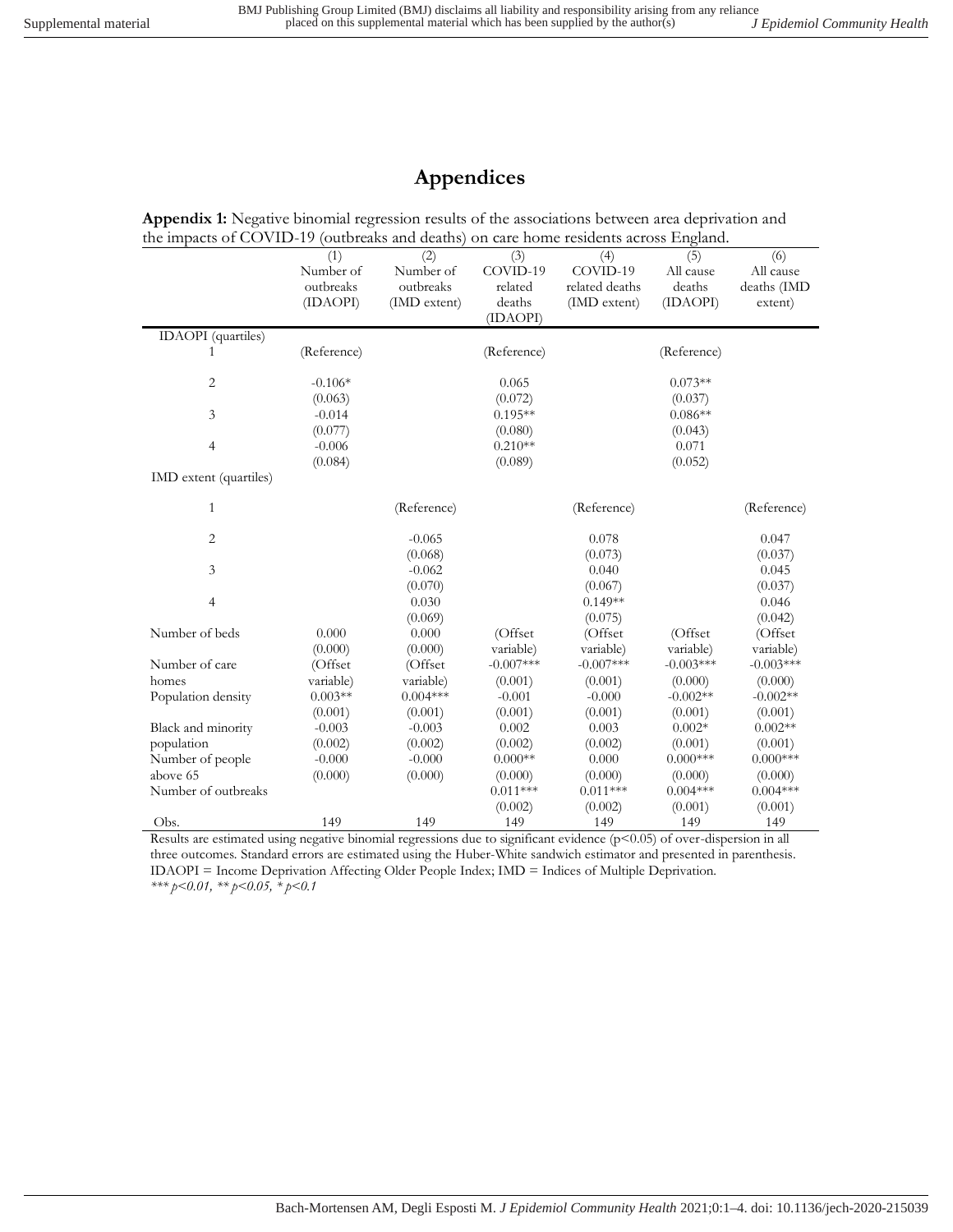|                           | (1)         | (2)          | (3)         | (4)            | (5)         | (6)         |
|---------------------------|-------------|--------------|-------------|----------------|-------------|-------------|
|                           | Number of   | Number of    | COVID-19    | COVID-19       | All cause   | All cause   |
|                           | outbreaks   | outbreaks    | related     | related deaths | deaths      | deaths (IMD |
|                           | (IDAOPI)    | (IMD extent) | deaths      | (IMD extent)   | (IDAOPI)    | extent)     |
|                           |             |              | (IDAOPI)    |                |             |             |
| <b>IDAOPI</b> (quartiles) |             |              |             |                |             |             |
| 1                         | (Reference) |              | (Reference) |                | (Reference) |             |
|                           |             |              |             |                |             |             |
| $\overline{2}$            | 0.065       |              | 0.040       |                | 0.079       |             |
|                           | (0.075)     |              | (0.094)     |                | (0.081)     |             |
| 3                         | 0.084       |              | $0.246**$   |                | $0.155*$    |             |
|                           | (0.088)     |              | (0.099)     |                | (0.085)     |             |
| 4                         | 0.059       |              | $0.263**$   |                | 0.130       |             |
|                           | (0.114)     |              | (0.131)     |                | (0.118)     |             |
| IMD extent (quartiles)    |             |              |             |                |             |             |
| $\mathbf{1}$              |             | (Reference)  |             | (Reference)    |             | (Reference) |
| $\overline{2}$            |             | 0.016        |             | 0.041          |             | 0.027       |
|                           |             | (0.071)      |             | (0.093)        |             | (0.074)     |
| 3                         |             | 0.078        |             | 0.071          |             | 0.084       |
|                           |             | (0.081)      |             | (0.093)        |             | (0.077)     |
| 4                         |             | 0.086        |             | $0.249***$     |             | $0.141*$    |
|                           |             | (0.081)      |             | (0.096)        |             | (0.080)     |
| Number of beds            | $0.000***$  | $0.000***$   | 0.000       | 0.000          | $0.000*$    | $0.000*$    |
|                           | (0.000)     | (0.000)      | (0.000)     | (0.000)        | (0.000)     | (0.000)     |
| Number of care            | $-0.002$    | $-0.002$     | $-0.006***$ | $-0.006***$    | $-0.003**$  | $-0.003**$  |
| homes                     | (0.001)     | (0.001)      | (0.002)     | (0.001)        | (0.001)     | (0.001)     |
| Population density        | $-0.004***$ | $-0.004***$  | $-0.008***$ | $-0.007***$    | $-0.008***$ | $-0.008***$ |
|                           | (0.001)     | (0.001)      | (0.002)     | (0.002)        | (0.002)     | (0.002)     |
| Black and minority        | 0.002       | 0.002        | $-0.002$    | $-0.000$       | $-0.001$    | $-0.000$    |
| population                | (0.003)     | (0.003)      | (0.003)     | (0.003)        | (0.002)     | (0.003)     |
| Number of people          | $-0.000$    | $-0.000$     | 0.000       | 0.000          | 0.000       | 0.000       |
| above 65                  | (0.000)     | (0.000)      | (0.000)     | (0.000)        | (0.000)     | (0.000)     |
| Number of outbreaks       |             |              | $0.017***$  | $0.017***$     | $0.008***$  | $0.008***$  |
|                           |             |              | (0.003)     | (0.003)        | (0.003)     | (0.002)     |
| Obs.                      | 149         | 149          | 149         | 149            | 149         | 149         |

**Appendix 2:** Negative binomial regression results with number of care homes and beds included as control (rather than offset) variables.

Results are estimated using negative binomial regressions due to significant evidence (p<0.05) of over-dispersion in all three outcomes. Standard errors are estimated using the Huber-White sandwich estimator and presented in parenthesis. IDAOPI = Income Deprivation Affecting Older People Index; IMD = Indices of Multiple Deprivation. *\*\*\* p<0.01, \*\* p<0.05, \* p<0.1*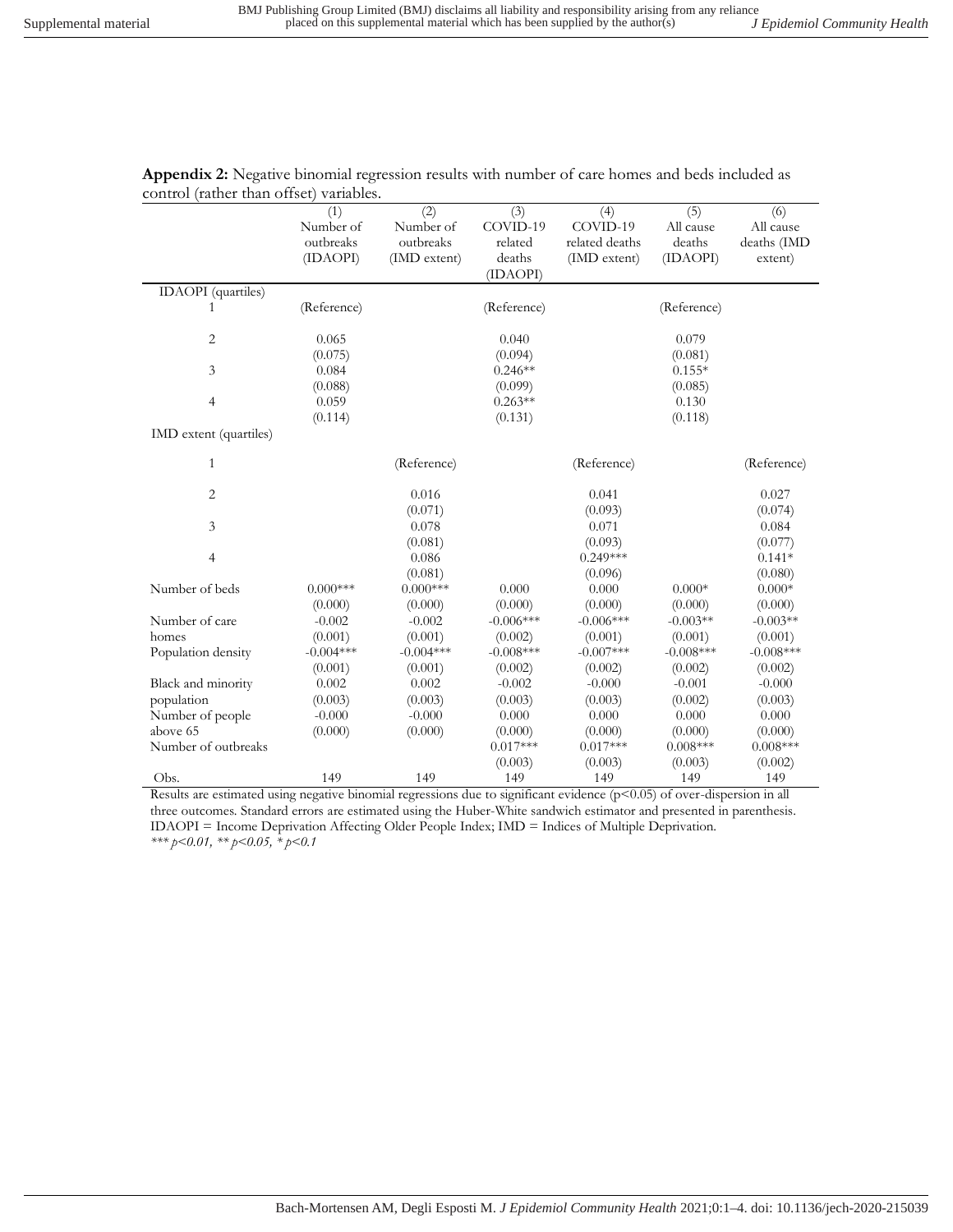|                       | (1)       | (2)       | (3)         | (4)         | (5)         | (6)         |
|-----------------------|-----------|-----------|-------------|-------------|-------------|-------------|
|                       | Number of | Number of | COVID-19    | COVID-19    | All cause   | All cause   |
|                       | outbreaks | outbreaks | related     | related     | deaths      | deaths      |
|                       | (IDAOPI)  | (IMD      | deaths      | deaths      | (IDAOPI)    | (IMD)       |
|                       |           | extent)   | (IDAOPI)    | (IMD)       |             | extent)     |
|                       |           |           |             | extent)     |             |             |
| <b>IDAOPI</b> Score   | $-0.167$  |           | 1.378**     |             | 0.296       |             |
|                       | (0.628)   |           | (0.558)     |             | (0.325)     |             |
| IMD2019Extent         |           | 0.095     |             | $0.393***$  |             | 0.087       |
|                       |           | (0.159)   |             | (0.144)     |             | (0.083)     |
| Number of beds        | 0.000     | 0.000     | (Offset)    | (Offset     | (Offset)    | (Offset)    |
|                       | (0.000)   | (0.000)   | variable)   | variable)   | variable)   | variable)   |
| Number of care homes  | (Offset   | (Offset   | $-0.005***$ | $-0.005***$ | $-0.002***$ | $-0.002***$ |
|                       | variable) | variable) | (0.001)     | (0.001)     | (0.000)     | (0.000)     |
| Population density    | 0.003     | 0.002     | $-0.002$    | $-0.000$    | $-0.002*$   | $-0.001*$   |
|                       | (0.002)   | (0.002)   | (0.001)     | (0.001)     | (0.001)     | (0.001)     |
| Black and minority    | $-0.000$  | $-0.000$  | 0.001       | 0.002       | 0.002       | 0.002       |
| population            | (0.003)   | (0.002)   | (0.002)     | (0.002)     | (0.001)     | (0.001)     |
| Number of people      | $-0.000*$ | $-0.000*$ | 0.000       | 0.000       | $0.000***$  | $0.000***$  |
| above 65              | (0.000)   | (0.000)   | (0.000)     | (0.000)     | (0.000)     | (0.000)     |
| Number of outbreaks   |           |           | $0.008***$  | $0.008***$  | $0.003***$  | $0.002***$  |
|                       |           |           | (0.002)     | (0.002)     | (0.001)     | (0.001)     |
| Obs.                  | 149       | 149       | 149         | 149         | 149         | 149         |
| Pseudo $\mathbb{R}^2$ | 0.046     | 0.047     | 0.302       | 0.305       | 0.169       | 0.170       |

**Appendix 3:** Replicated results using Poisson models with robust standard errors on the raw continuous deprivation indicators.

Results are estimated using Poisson models with robust standard errors estimated using the Huber-White sandwich estimator. Standard errors are presented in parenthesis.

IDAOPI = Income Deprivation Affecting Older People Index; IMD = Indices of Multiple Deprivation. *\*\*\* p<0.01, \*\* p<0.05, \* p<0.1*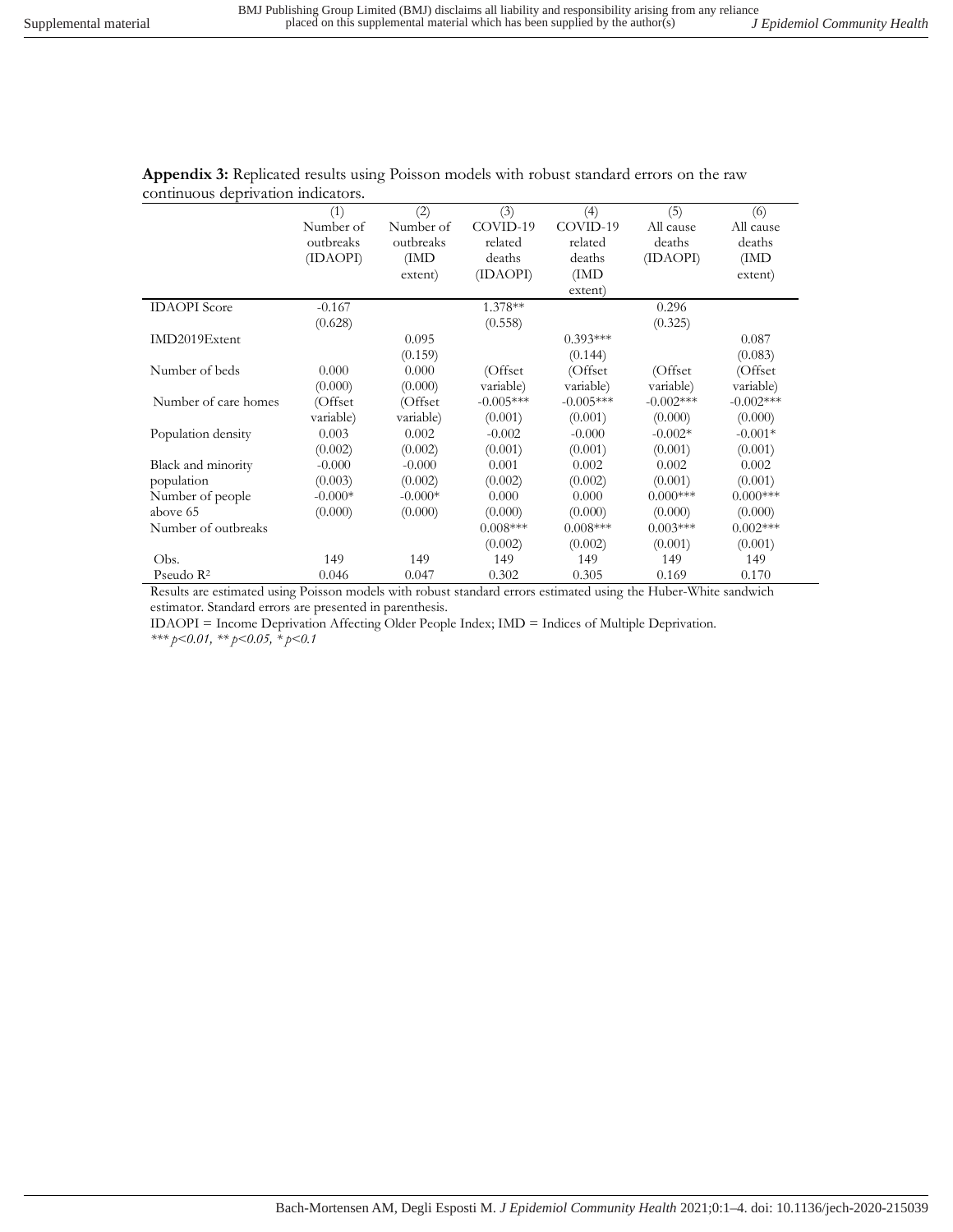

**Figure A1:** Development in number of COVID-19 related deaths among care home residents over time.